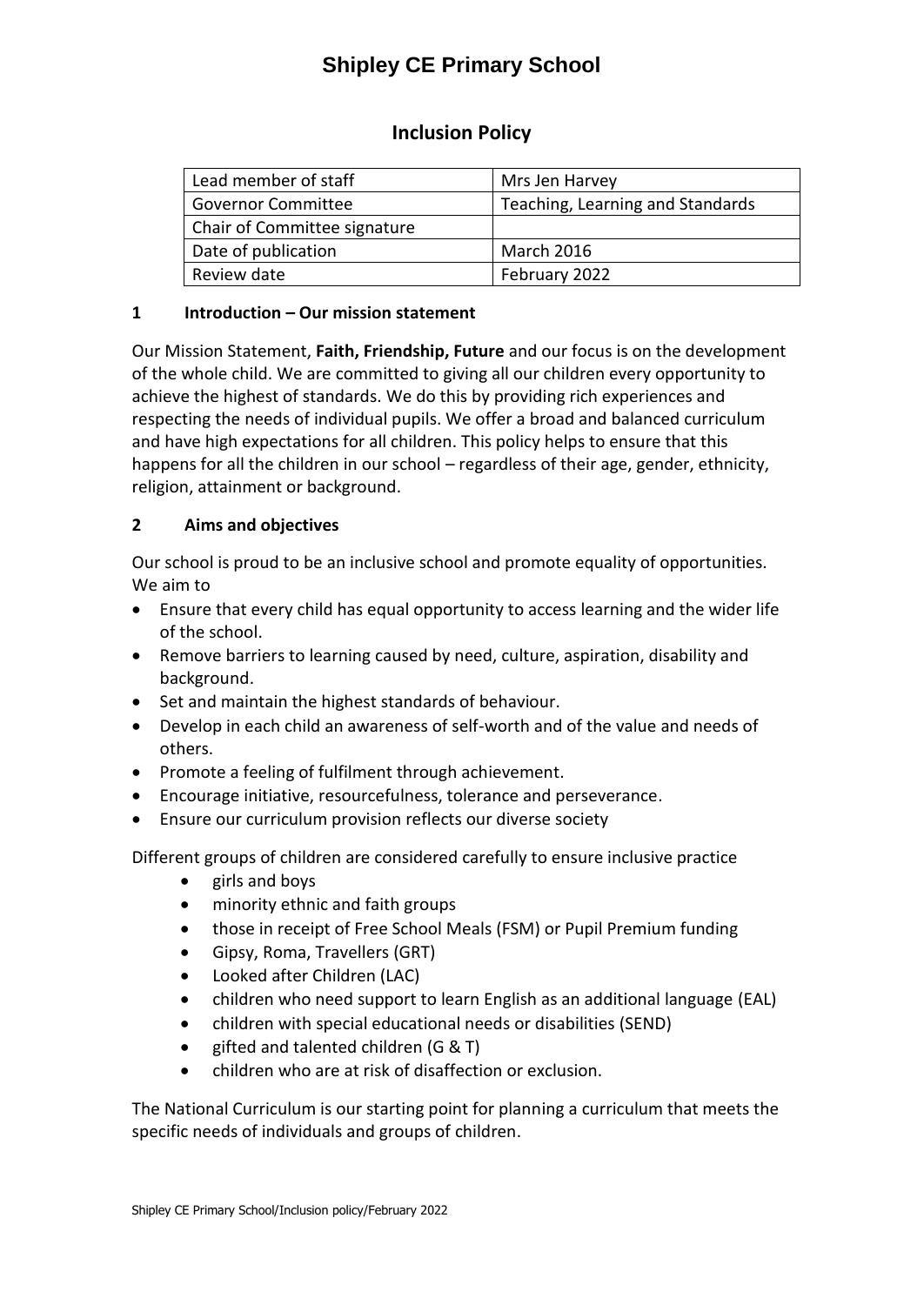# **Shipley CE Primary School**

We do this through:

- setting suitable learning challenges;
- responding to children's diverse learning needs;
- overcoming potential barriers to learning and assessment for individuals and groups of pupils;
- providing other curricular opportunities outside the National Curriculum to meet the needs of individuals or groups of children.
- The provision of appropriate books and resources that reflect diversity These key questions are used for review:
	- do all our children achieve to their full potential?
	- are there differences in the attainment of different groups of children?
	- are there differences in the progress of different groups of children?
	- are there differences in the educational opportunities offered to different groups of children?
	- what are we doing for those children who we know are not on track?
	- How effective are our actions and intervention?
	- How is the culture of our school contributing to inclusion?

## **3 Teaching and learning style**

We aim to give all our children the opportunity to succeed and reach the highest level of personal achievement. When planning their work, teachers take into account the abilities of all of the children in their class. For some children, they may be working at greater depth in a subject. This enables all of our children to make progress at a pace appropriate to them.

When attainment of a child falls significantly below expected level, teachers enable the child to succeed by planning work that is in line with that child's individual needs.

Where the attainment of a child significantly exceeds the expected level of attainment, teachers extend the breadth of work within the area or areas for which the child shows particular aptitude.

Teachers are familiar with the relevant equal opportunities legislation

Teachers ensure that children:

- feel secure and know that their contributions are valued
- appreciate and value the differences they see in others
- take responsibility for their own actions
- participate safely in clothing that is appropriate to their religious beliefs
- are taught in groupings that allow them all to experience success
- use materials that reflect a range of social and cultural backgrounds, without stereotyping
- have a common curriculum experience that allows for a range of different learning styles
- have challenging targets that enable them to succeed
- are encouraged to participate fully, regardless of disabilities or medical needs.